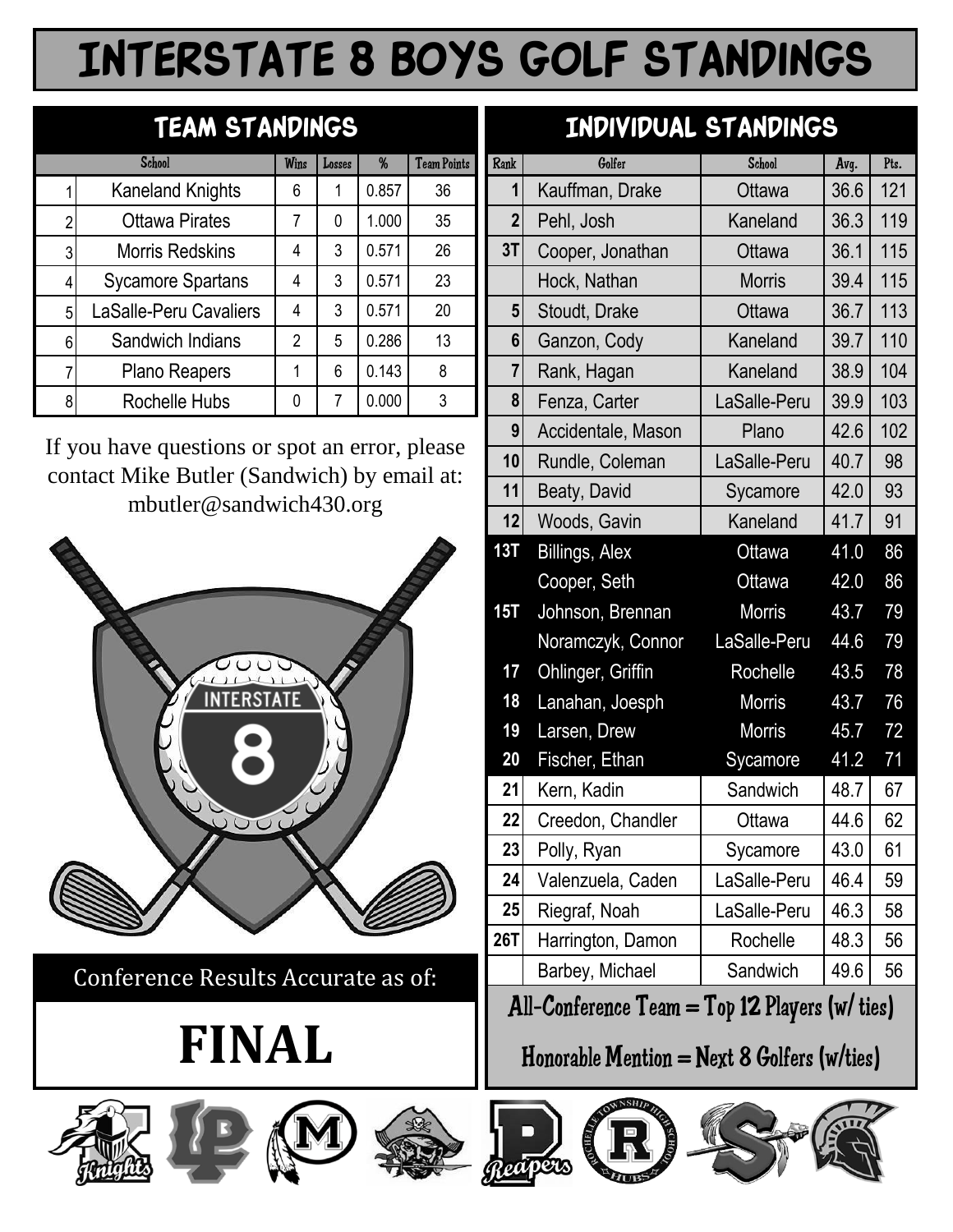| Match Results |
|---------------|

|                 | Date | Team          | Score | Medalist      |           | Score | Date | Team            | Score | Medalist    |    | Score |
|-----------------|------|---------------|-------|---------------|-----------|-------|------|-----------------|-------|-------------|----|-------|
| 1#              | 8/26 | <b>Morris</b> | 164   | Nathan Hock   | <b>MO</b> | 34    | 8/24 | <i>Sycamore</i> | 174   | Aidan Kutz  | SY | 42    |
|                 |      | Sandwich      | 196   |               |           |       |      | Plano           | 215   |             |    |       |
|                 | Date | Team          | Score | Medalist      |           | Score | Date | Team            | Score | Medalist    |    | Score |
| Match           | 8/26 | <b>Ottawa</b> | 141   | Drake Kaufman | <b>OT</b> | 33    | 8/26 | LaSalle-Peru    | 173   | Hagan Rank  | KN | 36    |
|                 |      | Rochelle      | 207   |               |           |       |      | Kaneland        | 151   | Cody Ganzon | KN | 36    |
|                 |      |               |       |               |           |       |      |                 |       |             |    |       |
|                 | Date | Team          | Score | Medalist      |           | Score | Date | Team            | Score | Medalist    |    | Score |
| #2              | 8/30 | <b>Ottawa</b> | 146   | Drake Kaufman | <b>OT</b> | 34    | 8/31 | <b>Rochelle</b> | 202   | Josh Pehl   | KN | 32    |
| ᅩ<br>$\sqrt{ }$ |      | Sycamore      | 162   | Drake Stoudt  | <b>OT</b> | 34    |      | Kaneland        | 145   |             |    |       |

| σ | # |  |
|---|---|--|
|   |   |  |

| Date | Team            | Score | Medalist       |           | Score | Date | Team          | Score | Medalist     |     | Score |
|------|-----------------|-------|----------------|-----------|-------|------|---------------|-------|--------------|-----|-------|
| 8/30 | <b>Ottawa</b>   | 146   | Drake Kaufman  | <b>OT</b> | 34    | 8/31 | Rochelle      | 202   | Josh Pehl    | KN  | 32    |
|      | Sycamore        | 162   | Drake Stoudt   | <b>OT</b> | 34    |      | Kaneland      | 145   |              |     |       |
| Date | Team            | Score | Medalist       |           | Score | Date | Team          | Score | Medalist     |     | Score |
| 8/31 | <b>Sandwich</b> | 193   | M. Accidentale | PL        | 38    | 8/31 | <b>Morris</b> | 72    | Carter Fenza | I D | 38    |
|      | Plano           | 230   |                |           |       |      | aSalle-Peru   | 60    |              |     |       |
|      |                 |       |                |           |       |      |               |       |              |     |       |

|                        |       |                   |           |              | 8/31 |               |             |              |             |              |
|------------------------|-------|-------------------|-----------|--------------|------|---------------|-------------|--------------|-------------|--------------|
| Sycamore               | 162   | Drake Stoudt      | <b>OT</b> | 34           |      | Kaneland      | 145         |              |             |              |
| Team                   | Score | Medalist          |           | <b>Score</b> | Date | Team          | Score       | Medalist     |             | <b>Score</b> |
| Sandwich               | 193   | Accidentale<br>M. | PL        | 38           | 8/3  | <b>Morris</b> | 172         | Carter Fenza | LP          | 38           |
| Plano                  | 230   |                   |           |              |      | aSalle-Peru   | 160         |              |             |              |
|                        |       |                   |           |              |      |               |             |              |             |              |
| Team                   | Score | Medalist          |           | <b>Score</b> | Date | Team          | Score       | Medalist     |             | Score        |
| $- -$<br>$\sim$ $\sim$ | $ -$  | -- ---<br>---     | --- -     | $ -$         |      | $\sim$        | $\sim$ $ -$ | ___<br>- -   | $\sim$ $ -$ | $\sim$       |

|           | Date | Team            | Score | Medalist             |    | Score | Date. | Team            | Score | <b>Medalist</b>       |           | Score |
|-----------|------|-----------------|-------|----------------------|----|-------|-------|-----------------|-------|-----------------------|-----------|-------|
| 3<br>#    | 9/22 | <b>Kaneland</b> | 158   | <b>Wesley Hollis</b> | KN | 36    | 9/7   | <b>Sycamore</b> | 173   | <b>Ethan Fischcer</b> | <b>SY</b> | 40    |
| $\bullet$ |      | Morris          | 169   |                      |    |       |       | Sandwich        | 194   |                       |           |       |
| ت<br>ത    | Date | Team            | Score | Medalist             |    | Score | Date  | Team            | Score | <b>Medalist</b>       |           | Score |
|           | 9/10 | Plano           | 184   | Accidentale<br>М     | PL | 35    | 9/7   | LaSalle-Peru    | 168   | <b>Drake Stoudt</b>   | <b>OT</b> | 36    |
|           |      | Rochelle        | 212   |                      |    |       |       | Ottawa          | 156   |                       |           |       |
|           |      |                 |       |                      |    |       |       |                 |       |                       |           |       |

| Kaneland      | 158   | <b>Wesley Hollis</b> | KN | 36           | 9/7  | Sycamore     | 173   | <b>Ethan Fischcer</b> | SY        | 40    |
|---------------|-------|----------------------|----|--------------|------|--------------|-------|-----------------------|-----------|-------|
| <b>Morris</b> | 169   |                      |    |              |      | Sandwich     | 194   |                       |           |       |
| Team          | Score | Medalist             |    | <b>Score</b> | Date | Team         | Score | <b>Medalist</b>       |           | Score |
| <b>Plano</b>  | 184   | Accidentale<br>M.    | PL | 35           | 9/7  | LaSalle-Peru | 168   | Drake Stoudt          | <b>OT</b> | 36    |
| Rochelle      | 212   |                      |    |              |      | Ottawa       | 156   |                       |           |       |
|               |       |                      |    |              |      |              |       |                       |           |       |

|       | Date | Team            | Score | Medalist       |    | Score | Date | Team            | Score |
|-------|------|-----------------|-------|----------------|----|-------|------|-----------------|-------|
| #4    | 9/14 | <b>Plano</b>    | 193   | Coleman Rundle | LP | 35    | 9/14 | <b>Morris</b>   | 175   |
| ᅩ     |      | aSalle-Peru     | 157   |                |    |       |      | Ottawa          | 155   |
| Match | Date | Team            | Score | Medalist       |    | Score | Date | Team            | Score |
|       |      | <b>Rochelle</b> | 193   | David Beaty    | SY | 41    |      | <b>Kaneland</b> | 155   |
|       | 9/14 |                 |       |                |    |       | 9/15 |                 |       |

| <b>Date</b>  | Team            | Score | <b>Medalist</b> |           | <b>Score</b> | Date | Team            | Score | Medalist  |           | <b>Score</b> |
|--------------|-----------------|-------|-----------------|-----------|--------------|------|-----------------|-------|-----------|-----------|--------------|
| 9/14         | Plano           | 193   | Coleman Rundle  | LP        | 35           | 9/14 | <b>Morris</b>   | 175   | Cooper    | <b>OT</b> | 36           |
|              | LaSalle-Peru    | 157   |                 |           |              |      | Ottawa          | 155   |           |           |              |
|              |                 |       |                 |           |              |      |                 |       |           |           |              |
|              | Team            | Score | Medalist        |           | Score        | Date | Team            | Score | Medalist  |           | Score I      |
| Date<br>9/14 | <b>Rochelle</b> | 193   | David Beaty     | <b>SY</b> | 41           | 9/15 | <b>Kaneland</b> | 155   | Josh Pehl | <b>KN</b> | 36           |

|                | Date | Team            | Score | Medalist     |           | Score | Date | Team            | Score | Medalist             |    | Score   |
|----------------|------|-----------------|-------|--------------|-----------|-------|------|-----------------|-------|----------------------|----|---------|
| #5             | 9/21 | <b>Sandwich</b> | 194   | Drake Stoudt | <b>OT</b> | 36    | 9/23 | LaSalle-Peru    | 176   | Carter Fenza         | LP | 41      |
|                |      | Ottawa          | 56    |              |           |       |      | Rochelle        | 210   |                      |    |         |
| <u>ia</u><br>Б | Date | Team            | Score | Medalist     |           | Score | Date | Team            | Score | <b>Medalist</b>      |    | Score I |
|                | 9/21 | Sycamore        | 73    | Nathan Hock  | <b>MO</b> | 39    | 9/22 | <b>Kaneland</b> | 158   | <b>Wesley Hollis</b> | KN | 36      |
|                |      | Morris          | 164   |              |           |       |      | Plano           | 228   |                      |    |         |

|       | Date   | Team            | Score | Medalist             |           | Score | Date | Team          | Score |
|-------|--------|-----------------|-------|----------------------|-----------|-------|------|---------------|-------|
| 4#    |        | Sycamore        | 162   | <b>Ethan Fischer</b> | <b>SY</b> | 40    | 8/17 | <b>Morris</b> | 167   |
|       |        | LaSalle-Peru    | 170   | Brianna Chamoun      | <b>SY</b> | 40    |      | Plano         | 211   |
|       | Date I | Team            | Score | Medalist             |           | Score | Date | Team          | Scor  |
| Match | 8/18   | <b>Rochelle</b> | 205   | Griffin Ohlinger     | RO        | 36    | 8/18 | <b>Ottawa</b> | 143   |
|       |        | Sandwich        | 199   |                      |           |       |      | Kaneland      | 147   |

| Date        | Team            | Score | Medalist                          |                 | Score        | Date | Team          | Score | Medalist    |           | <b>Score</b> |
|-------------|-----------------|-------|-----------------------------------|-----------------|--------------|------|---------------|-------|-------------|-----------|--------------|
| 8/17        | Sycamore        | 162   | <b>Ethan Fischer</b><br><b>SY</b> |                 | 40           | 8/17 | <b>Morris</b> | 167   | Nathan Hock | <b>MO</b> | 38           |
|             | LaSalle-Peru    | 70    | Brianna Chamoun                   | SY              | 40           |      | Plano         | 211   |             |           |              |
|             |                 |       |                                   |                 |              |      |               |       |             |           |              |
| <b>Date</b> | Team            | Score | Medalist                          |                 | <b>Score</b> | Date | Team          | Score | Medalist    |           | <b>Score</b> |
| 8/18        | <b>Rochelle</b> | 205   | Griffin Ohlinger                  | RO <sub>1</sub> | 36           | 8/18 | Ottawa        | 143   | Josh Pehl   | KN        | 31           |

|                             | Date | Team            | Score      | Medalist    |           | Score | Date | Team            | Score | Medalist           |    | Score I |
|-----------------------------|------|-----------------|------------|-------------|-----------|-------|------|-----------------|-------|--------------------|----|---------|
| ↖<br>Ħ                      | 9/16 | Plano           | 193        | J. Cooper   | <b>OT</b> | 33    | 9/20 | <b>Sandwich</b> | 195   | Coleman Rundle     | LP | 40      |
|                             |      | Ottawa          | <b>150</b> |             |           |       |      | aSalle-Peru     | 169   |                    |    |         |
| ĽC<br>$\boldsymbol{\sigma}$ | Date | Team            | Score      | Medalist    |           | Score | Date | Team            | Score | Medalist           |    | Score I |
|                             | 8/25 | <b>Rochelle</b> | 220        | Nathan Hock |           | 42    |      | <b>Kaneland</b> | 159   | <b>Cody Ganzon</b> | KN | 35      |
|                             |      |                 |            |             |           |       | 8/25 |                 |       |                    |    |         |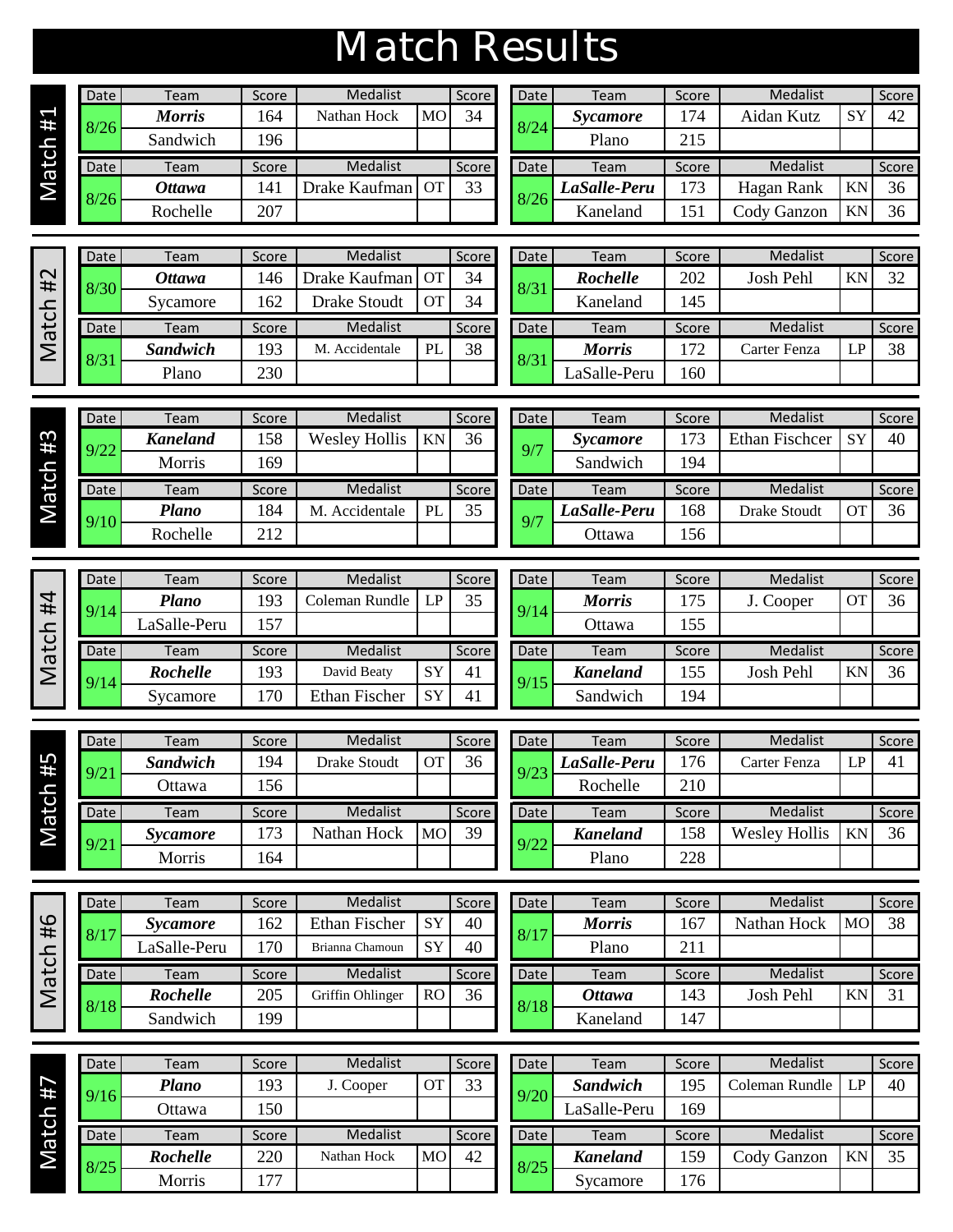# Season Results

| Kaneland Knights                 |      |   |  |       | LaSalle-Peru Cavaliers |       |   |    |  |
|----------------------------------|------|---|--|-------|------------------------|-------|---|----|--|
| Opponent                         | Date | W |  | Score | Opponent               | Date  | W | L. |  |
| LaSalle-Peru                     | 8/26 | 1 |  | 151   | Kaneland               | 8/26  |   | 1  |  |
| <b>Morris</b>                    | 9/22 | 1 |  | 158   | <b>Morris</b>          | 8/31  | 1 |    |  |
| Ottawa                           | 8/18 |   |  | 147   | Ottawa                 | 9/9   |   | 1  |  |
| Plano                            | 9/22 | 1 |  | 158   | Plano                  | 9/14  | 1 |    |  |
| Rochelle                         | 8/31 | 1 |  | 145   | Rochelle               | 9/23  | 1 |    |  |
| Sandwich                         | 9/15 | 1 |  | 155   | Sandwich               | 9/20  | 1 |    |  |
| Sycamore                         | 8/25 | 1 |  | 159   | Sycamore               | 8/17  |   | 1  |  |
| Winning %<br>6<br>0.857<br>153.3 |      |   |  |       | Winning %              | 0.571 | 4 | 3  |  |

#### Morris Redskins **Morris Redskins Morris Redskins**

| Opponent     | Date  | W | L            | Score |
|--------------|-------|---|--------------|-------|
| Kaneland     | 9/22  |   | 1            | 169   |
| LaSalle-Peru | 8/31  |   | 1            | 172   |
| Ottawa       | 9/14  |   | 1            | 175   |
| Plano        | 8/17  | 1 |              | 167   |
| Rochelle     | 8/25  | 1 |              | 177   |
| Sandwich     | 8/26  | 1 |              | 164   |
| Sycamore     | 9/21  | 1 |              | 164   |
| Winning %    | 0.571 | 4 | $\mathbf{a}$ | 169.7 |

#### Plano Reapers

| Opponent      | Date  | W |   | Score |
|---------------|-------|---|---|-------|
| Kaneland      | 9/22  |   | 1 | 228   |
| LaSalle-Peru  | 9/14  |   | 1 | 193   |
| <b>Morris</b> | 8/17  |   | 1 | 211   |
| Ottawa        | 9/16  |   | 1 | 193   |
| Rochelle      | 9/10  | 1 |   | 184   |
| Sandwich      | 8/31  |   | 1 | 230   |
| Sycamore      | 8/24  |   | 1 | 215   |
| Winning %     | 0.143 | 1 | 6 | 207.7 |

|                             | Sandwich Indians |               |   |       |  |  |  |  |  |  |  |  |  |
|-----------------------------|------------------|---------------|---|-------|--|--|--|--|--|--|--|--|--|
| Opponent                    | Date             | W             | L | Score |  |  |  |  |  |  |  |  |  |
| Kaneland                    | 9/15             |               | 1 | 194   |  |  |  |  |  |  |  |  |  |
| LaSalle-Peru                | 9/20             |               | 1 | 195   |  |  |  |  |  |  |  |  |  |
| <b>Morris</b>               | 8/26             |               | 1 | 196   |  |  |  |  |  |  |  |  |  |
| Ottawa                      | 9/21             |               | 1 | 194   |  |  |  |  |  |  |  |  |  |
| Plano                       | 8/31             | 1             |   | 193   |  |  |  |  |  |  |  |  |  |
| Rochelle                    | 8/18             | 1             |   | 199   |  |  |  |  |  |  |  |  |  |
| 9/7<br>194<br>Sycamore<br>1 |                  |               |   |       |  |  |  |  |  |  |  |  |  |
| Winning %                   | 0.286            | $\mathcal{P}$ | 5 | 195.0 |  |  |  |  |  |  |  |  |  |

| Kaneland Knights |       |   |                       |       | LaSalle-Peru Cavaliers |       |   |   |       |
|------------------|-------|---|-----------------------|-------|------------------------|-------|---|---|-------|
| Opponent         | Date  | W | L                     | Score | Opponent               | Date  | W |   | Score |
| LaSalle-Peru     | 8/26  | 1 |                       | 151   | Kaneland               | 8/26  |   |   | 173   |
| <b>Morris</b>    | 9/22  |   |                       | 158   | <b>Morris</b>          | 8/31  |   |   | 160   |
| Ottawa           | 8/18  |   | 1                     | 147   | Ottawa                 | 9/9   |   | 1 | 168   |
| Plano            | 9/22  | 1 |                       | 158   | Plano                  | 9/14  | 1 |   | 157   |
| Rochelle         | 8/31  | 1 |                       | 145   | Rochelle               | 9/23  | 1 |   | 176   |
| Sandwich         | 9/15  | 1 |                       | 155   | Sandwich               | 9/20  | 1 |   | 169   |
| Sycamore         | 8/25  | 1 |                       | 159   | Sycamore               | 8/17  |   | 1 | 170   |
| Winning %        | 0.857 | 6 | 153.3<br>$\mathbf{1}$ |       | Winning %              | 0.571 | 4 | 3 | 167.6 |

| Opponent     | Date  | W              |   | Score | Opponent      | Date  | W |          | Score |
|--------------|-------|----------------|---|-------|---------------|-------|---|----------|-------|
| Kaneland     | 9/22  |                |   | 169   | Kaneland      | 8/18  | 1 |          | 143   |
| LaSalle-Peru | 8/31  |                |   | 172   | LaSalle-Peru  | 9/9   |   |          | 156   |
| Ottawa       | 9/14  |                | 1 | 175   | <b>Morris</b> | 9/14  | 1 |          | 155   |
| Plano        | 8/17  | 1              |   | 167   | Plano         | 9/16  | 1 |          | 150   |
| Rochelle     | 8/25  | 1              |   | 177   | Rochelle      | 8/26  | 1 |          | 141   |
| Sandwich     | 8/26  | 1              |   | 164   | Sandwich      | 9/21  | 1 |          | 156   |
| Sycamore     | 9/21  | 1              |   | 164   | Sycamore      | 8/30  | 1 |          | 146   |
| Winning %    | 0.571 | $\overline{4}$ | 3 | 169.7 | Winning %     | 1.000 | 7 | $\Omega$ | 149.6 |

### Rochelle Hubs

| Opponent      | Date  | W |   | Score | Opponent      | Date  | W        |   | Score |
|---------------|-------|---|---|-------|---------------|-------|----------|---|-------|
| Kaneland      | 9/22  |   | 1 | 228   | Kaneland      | 8/31  |          | 1 | 202   |
| LaSalle-Peru  | 9/14  |   | 1 | 193   | LaSalle-Peru  | 9/23  |          | 1 | 210   |
| <b>Morris</b> | 8/17  |   | 1 | 211   | <b>Morris</b> | 8/25  |          | 1 | 220   |
| Ottawa        | 9/16  |   | 1 | 193   | Ottawa        | 8/26  |          | 1 | 207   |
| Rochelle      | 9/10  | 1 |   | 184   | Plano         | 9/10  |          | 1 | 212   |
| Sandwich      | 8/31  |   | 1 | 230   | Sandwich      | 8/18  |          | 1 | 205   |
| Sycamore      | 8/24  |   | 1 | 215   | Sycamore      | 9/14  |          | 1 | 193   |
| Winning %     | 0.143 | 1 | 6 | 207.7 | Winning %     | 0.000 | $\Omega$ |   | 207.0 |

| Sandwich Indians                                   |                    |   |   |     |           | <b>Sycamore Spartans</b> |                |   |       |       |
|----------------------------------------------------|--------------------|---|---|-----|-----------|--------------------------|----------------|---|-------|-------|
| Opponent                                           | W<br>Date<br>Score |   |   |     |           | Opponent                 | Date           | W |       | Score |
| Kaneland                                           | 9/15               |   | 1 | 194 |           | Kaneland                 | 8/25           |   |       | 176   |
| LaSalle-Peru                                       | 9/20               |   | 1 | 195 |           | LaSalle-Peru             | 8/17           | 1 |       | 162   |
| <b>Morris</b>                                      | 8/26               |   | 1 | 196 |           | Morris                   | 9/21           |   |       | 173   |
| Ottawa                                             | 9/21               |   | 1 | 194 |           | Ottawa                   | 8/30           |   |       | 162   |
| Plano                                              | 8/31               | 1 |   | 193 |           | Plano                    | 8/24           | 1 |       | 174   |
| Rochelle                                           | 8/18               | 1 |   | 199 |           | Rochelle                 | 9/14           | 1 |       | 170   |
| Sycamore                                           | 9/7                |   | 1 | 194 |           | Sandwich                 | 9/7            | 1 |       | 173   |
| 5<br>0.286<br>$\overline{2}$<br>Winning %<br>195.0 |                    |   |   |     | Winning % | 0.571                    | $\overline{4}$ | 3 | 170.0 |       |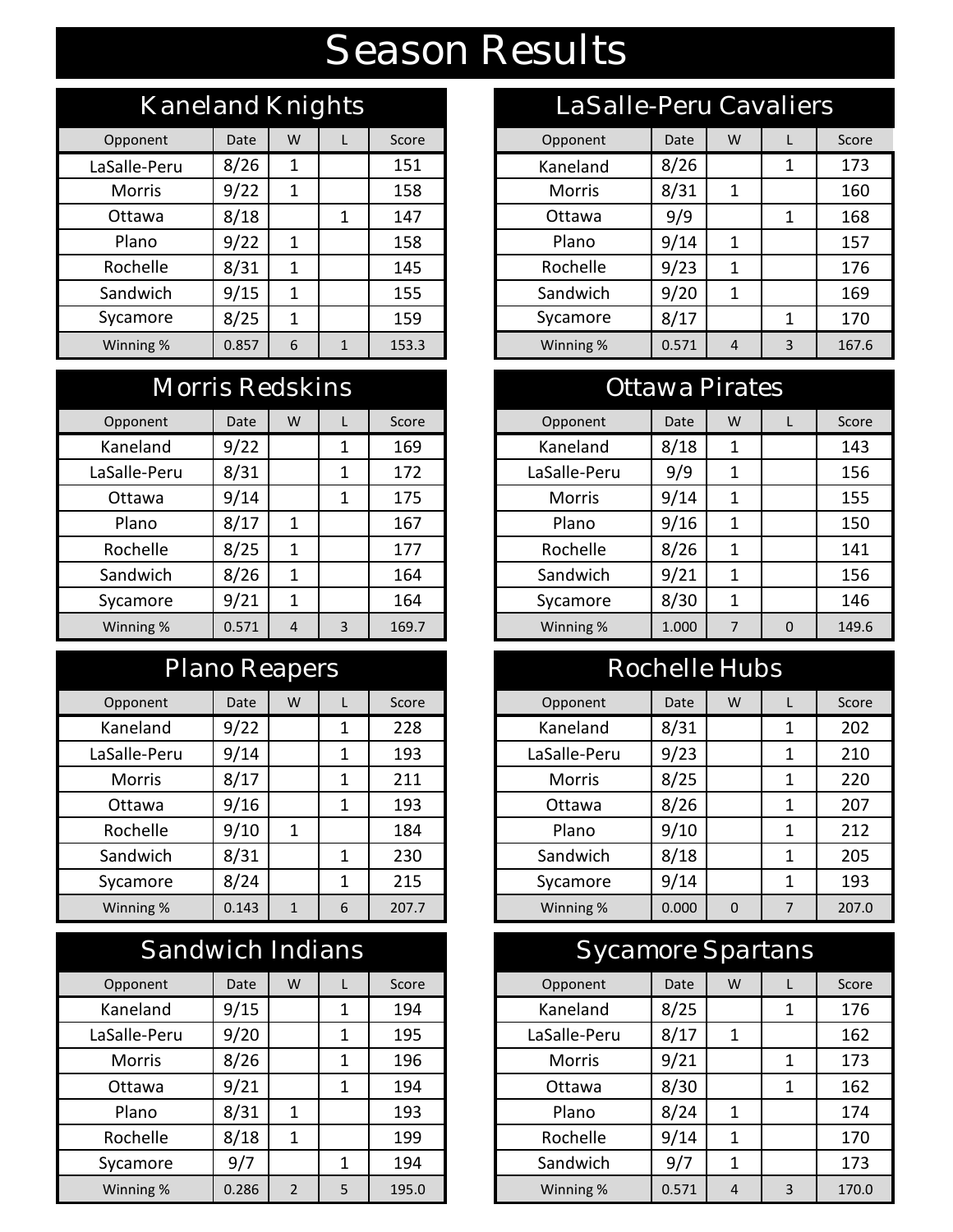# Individual Results (By Team)

| Score<br>Score<br>Score<br>Score<br>Score<br>Pts<br>Pts<br>Score<br>Pts<br>Score<br>Pts<br>Pts<br>Pts<br>Pts<br>9<br>31<br>12<br>32<br>12<br>36<br>37<br>43<br>38<br>10<br>40<br>40<br>10<br>12<br>11<br>36.3<br>Pehl, Josh<br>38<br>6<br>9<br>36<br>36<br>12<br>11<br>40<br>38<br>11<br>34<br>11<br>42<br>8<br>44<br>38.9<br>Rank, Hagan<br>46<br>46<br>$\overline{7}$<br>46<br>8<br>Hahn, Ryan<br>1<br>46.0<br>36<br>$\overline{7}$<br>8<br>9<br>35<br>12<br>44<br>38<br>44<br>8<br>41<br>40<br>10<br>12<br>44<br>39.7<br>Ganzon, Cody<br>$\overline{7}$<br>8<br>43<br>38<br>Rosati, Rocco<br>40.5<br>3<br>8<br>45<br>44<br>44.5<br>Gooch, Gabe<br>$\overline{7}$<br>10<br>38<br>37<br>Woods, Gavin<br>44<br>5<br>44<br>44<br>8<br>11<br>43<br>10<br>40<br>41.7<br>9<br>46<br>3<br>46<br>6<br>44.8<br>Gampfer, Patrick<br>41<br>47<br>7<br>44<br>8<br>52<br>52.0<br>1<br>Franck, Bradley<br>36<br>12<br>36<br>12<br>25<br>36.0<br>Hollis, Wesley<br>####<br>40<br>Ramos, Zach<br>####<br>Sandwich<br>Kaneland<br><b>Morris</b><br>Ottawa<br>Plano<br>Rochelle<br>Sycamore<br>Year<br>Conf.<br>LaSalle-Peru<br>Avg.<br>Score<br>Score<br>Score<br>Score<br>Score<br>Pts<br>Score<br>Pts<br>Pts<br>Pts<br>Score<br>Pts<br>Pts<br>Pts<br>38<br>42<br>39.9<br>41<br>9<br>38<br>12<br>11<br>38<br>11<br>41<br>12<br>11<br>41<br>10<br>27<br>Fenza, Carter<br>44<br>5<br>43<br>8<br>45<br>7<br>46<br>10<br>43<br>10<br>$\overline{2}$<br>33<br>4<br>44<br>47<br>44.6<br>Noramczyk, Connor<br>$\overline{7}$<br>43<br>5<br>35<br>12<br>Rundle, Coleman<br>43<br>39<br>11<br>43<br>11<br>40<br>12<br>42<br>$\overline{7}$<br>33<br>40.7<br>$\overline{2}$<br>$\overline{2}$<br>3<br>46<br>4<br>47<br>7<br>46<br>44<br>9<br>45<br>47<br>44<br>10<br>11<br>45.6<br>Milota, John<br>3<br>5<br>48<br>40<br>10<br>45<br>$\overline{4}$<br>43<br>8<br>53<br>54<br>42<br>$\overline{7}$<br>21<br>Valenzuela, Caden<br>1<br>46.4<br>3<br>1<br>42<br>$\overline{7}$<br>10<br>8<br>7<br>21<br>Riegraf, Noah<br>45<br>47<br>41<br>47<br>47<br>55<br>1<br>46.3<br>####<br>####<br>####<br>####<br>####<br>####<br>Kaneland<br>LaSalle-Peru<br>Ottawa<br>Plano<br>Rochelle<br>Sandwich<br>Sycamore<br>Year<br>Conf.<br>Avg.<br>Morris<br>Score<br>Pts<br>Score<br>Score<br>Score<br>Score<br>Pts<br>Score<br>Pts<br>Score<br>Pts<br>Pts<br>Pts<br>Pts<br>40<br>9<br>38<br>12<br>42<br>12<br>34<br>12<br>39<br>39.4<br>42<br>8<br>41<br>9<br>12<br>41<br>Hock, Nathan<br>3<br>6<br>46<br>$\boldsymbol{9}$<br>39<br>25<br>44<br>44<br>47<br>46<br>11<br>40<br>43.7<br>7<br>$\overline{7}$<br>11<br>Johnson, Brennan<br>38<br>8<br>45<br>45<br>10<br>8<br>23<br>11<br>43<br>9<br>44<br>$\overline{7}$<br>43.7<br>Lanahan, Joesph<br>47<br>$\overline{2}$<br>3<br>46<br>Eber, Liam<br>46<br>4<br>49<br>40<br>11<br>45<br>10<br>50<br>1<br>15<br>46.0<br>$\overline{2}$<br>$\overline{7}$<br>52<br>$6\,$<br>43<br>44<br>41<br>10<br>45.7<br>45<br>4<br>49<br>10<br>33<br>arsen, Drew<br>47<br>49<br>$6\phantom{1}$<br>44<br>11<br>$\overline{7}$<br>21<br>46.6<br>Harris, Chris<br>45<br>$\overline{4}$<br>48<br>1<br>$\overline{7}$<br>50<br>50.0<br>Terrell, Tyler | Kaneland       | Year | LaSalle-Peru |    | <b>Morris</b> | Ottawa | Plano | Rochelle |    | Sandwich |    | Sycamore | Conf. |      |                |
|----------------------------------------------------------------------------------------------------------------------------------------------------------------------------------------------------------------------------------------------------------------------------------------------------------------------------------------------------------------------------------------------------------------------------------------------------------------------------------------------------------------------------------------------------------------------------------------------------------------------------------------------------------------------------------------------------------------------------------------------------------------------------------------------------------------------------------------------------------------------------------------------------------------------------------------------------------------------------------------------------------------------------------------------------------------------------------------------------------------------------------------------------------------------------------------------------------------------------------------------------------------------------------------------------------------------------------------------------------------------------------------------------------------------------------------------------------------------------------------------------------------------------------------------------------------------------------------------------------------------------------------------------------------------------------------------------------------------------------------------------------------------------------------------------------------------------------------------------------------------------------------------------------------------------------------------------------------------------------------------------------------------------------------------------------------------------------------------------------------------------------------------------------------------------------------------------------------------------------------------------------------------------------------------------------------------------------------------------------------------------------------------------------------------------------------------------------------------------------------------------------------------------------------------------------------------------------------------------------------------------------------------------------------------------------------------------------------------------------------------------------------------------------------------------------------------------------------------------------------------------------------------------------------------------------------------------------------------------------------------------------------------------------------------------------------------------------------------------------------------------------------------|----------------|------|--------------|----|---------------|--------|-------|----------|----|----------|----|----------|-------|------|----------------|
|                                                                                                                                                                                                                                                                                                                                                                                                                                                                                                                                                                                                                                                                                                                                                                                                                                                                                                                                                                                                                                                                                                                                                                                                                                                                                                                                                                                                                                                                                                                                                                                                                                                                                                                                                                                                                                                                                                                                                                                                                                                                                                                                                                                                                                                                                                                                                                                                                                                                                                                                                                                                                                                                                                                                                                                                                                                                                                                                                                                                                                                                                                                                              |                |      |              |    |               |        |       |          |    |          |    |          |       | Avg. | Total          |
|                                                                                                                                                                                                                                                                                                                                                                                                                                                                                                                                                                                                                                                                                                                                                                                                                                                                                                                                                                                                                                                                                                                                                                                                                                                                                                                                                                                                                                                                                                                                                                                                                                                                                                                                                                                                                                                                                                                                                                                                                                                                                                                                                                                                                                                                                                                                                                                                                                                                                                                                                                                                                                                                                                                                                                                                                                                                                                                                                                                                                                                                                                                                              |                |      |              |    |               |        |       |          |    |          |    |          |       |      | 119            |
|                                                                                                                                                                                                                                                                                                                                                                                                                                                                                                                                                                                                                                                                                                                                                                                                                                                                                                                                                                                                                                                                                                                                                                                                                                                                                                                                                                                                                                                                                                                                                                                                                                                                                                                                                                                                                                                                                                                                                                                                                                                                                                                                                                                                                                                                                                                                                                                                                                                                                                                                                                                                                                                                                                                                                                                                                                                                                                                                                                                                                                                                                                                                              |                |      |              |    |               |        |       |          |    |          |    |          |       |      | 104            |
|                                                                                                                                                                                                                                                                                                                                                                                                                                                                                                                                                                                                                                                                                                                                                                                                                                                                                                                                                                                                                                                                                                                                                                                                                                                                                                                                                                                                                                                                                                                                                                                                                                                                                                                                                                                                                                                                                                                                                                                                                                                                                                                                                                                                                                                                                                                                                                                                                                                                                                                                                                                                                                                                                                                                                                                                                                                                                                                                                                                                                                                                                                                                              |                |      |              |    |               |        |       |          |    |          |    |          |       |      | 16             |
|                                                                                                                                                                                                                                                                                                                                                                                                                                                                                                                                                                                                                                                                                                                                                                                                                                                                                                                                                                                                                                                                                                                                                                                                                                                                                                                                                                                                                                                                                                                                                                                                                                                                                                                                                                                                                                                                                                                                                                                                                                                                                                                                                                                                                                                                                                                                                                                                                                                                                                                                                                                                                                                                                                                                                                                                                                                                                                                                                                                                                                                                                                                                              |                |      |              |    |               |        |       |          |    |          |    |          |       |      | 110            |
|                                                                                                                                                                                                                                                                                                                                                                                                                                                                                                                                                                                                                                                                                                                                                                                                                                                                                                                                                                                                                                                                                                                                                                                                                                                                                                                                                                                                                                                                                                                                                                                                                                                                                                                                                                                                                                                                                                                                                                                                                                                                                                                                                                                                                                                                                                                                                                                                                                                                                                                                                                                                                                                                                                                                                                                                                                                                                                                                                                                                                                                                                                                                              |                |      |              |    |               |        |       |          |    |          |    |          |       |      | 15             |
|                                                                                                                                                                                                                                                                                                                                                                                                                                                                                                                                                                                                                                                                                                                                                                                                                                                                                                                                                                                                                                                                                                                                                                                                                                                                                                                                                                                                                                                                                                                                                                                                                                                                                                                                                                                                                                                                                                                                                                                                                                                                                                                                                                                                                                                                                                                                                                                                                                                                                                                                                                                                                                                                                                                                                                                                                                                                                                                                                                                                                                                                                                                                              |                |      |              |    |               |        |       |          |    |          |    |          |       |      | 11             |
|                                                                                                                                                                                                                                                                                                                                                                                                                                                                                                                                                                                                                                                                                                                                                                                                                                                                                                                                                                                                                                                                                                                                                                                                                                                                                                                                                                                                                                                                                                                                                                                                                                                                                                                                                                                                                                                                                                                                                                                                                                                                                                                                                                                                                                                                                                                                                                                                                                                                                                                                                                                                                                                                                                                                                                                                                                                                                                                                                                                                                                                                                                                                              |                |      |              |    |               |        |       |          |    |          |    |          |       |      | 91             |
|                                                                                                                                                                                                                                                                                                                                                                                                                                                                                                                                                                                                                                                                                                                                                                                                                                                                                                                                                                                                                                                                                                                                                                                                                                                                                                                                                                                                                                                                                                                                                                                                                                                                                                                                                                                                                                                                                                                                                                                                                                                                                                                                                                                                                                                                                                                                                                                                                                                                                                                                                                                                                                                                                                                                                                                                                                                                                                                                                                                                                                                                                                                                              |                |      |              |    |               |        |       |          |    |          |    |          |       |      | 33             |
|                                                                                                                                                                                                                                                                                                                                                                                                                                                                                                                                                                                                                                                                                                                                                                                                                                                                                                                                                                                                                                                                                                                                                                                                                                                                                                                                                                                                                                                                                                                                                                                                                                                                                                                                                                                                                                                                                                                                                                                                                                                                                                                                                                                                                                                                                                                                                                                                                                                                                                                                                                                                                                                                                                                                                                                                                                                                                                                                                                                                                                                                                                                                              |                |      |              |    |               |        |       |          |    |          |    |          |       |      | 1              |
|                                                                                                                                                                                                                                                                                                                                                                                                                                                                                                                                                                                                                                                                                                                                                                                                                                                                                                                                                                                                                                                                                                                                                                                                                                                                                                                                                                                                                                                                                                                                                                                                                                                                                                                                                                                                                                                                                                                                                                                                                                                                                                                                                                                                                                                                                                                                                                                                                                                                                                                                                                                                                                                                                                                                                                                                                                                                                                                                                                                                                                                                                                                                              |                |      |              |    |               |        |       |          |    |          |    |          |       |      | 49             |
|                                                                                                                                                                                                                                                                                                                                                                                                                                                                                                                                                                                                                                                                                                                                                                                                                                                                                                                                                                                                                                                                                                                                                                                                                                                                                                                                                                                                                                                                                                                                                                                                                                                                                                                                                                                                                                                                                                                                                                                                                                                                                                                                                                                                                                                                                                                                                                                                                                                                                                                                                                                                                                                                                                                                                                                                                                                                                                                                                                                                                                                                                                                                              |                |      |              |    |               |        |       |          |    |          |    |          |       |      | 40             |
|                                                                                                                                                                                                                                                                                                                                                                                                                                                                                                                                                                                                                                                                                                                                                                                                                                                                                                                                                                                                                                                                                                                                                                                                                                                                                                                                                                                                                                                                                                                                                                                                                                                                                                                                                                                                                                                                                                                                                                                                                                                                                                                                                                                                                                                                                                                                                                                                                                                                                                                                                                                                                                                                                                                                                                                                                                                                                                                                                                                                                                                                                                                                              |                |      |              |    |               |        |       |          |    |          |    |          |       |      | 0              |
|                                                                                                                                                                                                                                                                                                                                                                                                                                                                                                                                                                                                                                                                                                                                                                                                                                                                                                                                                                                                                                                                                                                                                                                                                                                                                                                                                                                                                                                                                                                                                                                                                                                                                                                                                                                                                                                                                                                                                                                                                                                                                                                                                                                                                                                                                                                                                                                                                                                                                                                                                                                                                                                                                                                                                                                                                                                                                                                                                                                                                                                                                                                                              |                |      |              |    |               |        |       |          |    |          |    |          |       |      |                |
|                                                                                                                                                                                                                                                                                                                                                                                                                                                                                                                                                                                                                                                                                                                                                                                                                                                                                                                                                                                                                                                                                                                                                                                                                                                                                                                                                                                                                                                                                                                                                                                                                                                                                                                                                                                                                                                                                                                                                                                                                                                                                                                                                                                                                                                                                                                                                                                                                                                                                                                                                                                                                                                                                                                                                                                                                                                                                                                                                                                                                                                                                                                                              |                |      |              |    |               |        |       |          |    |          |    |          |       |      | Total          |
|                                                                                                                                                                                                                                                                                                                                                                                                                                                                                                                                                                                                                                                                                                                                                                                                                                                                                                                                                                                                                                                                                                                                                                                                                                                                                                                                                                                                                                                                                                                                                                                                                                                                                                                                                                                                                                                                                                                                                                                                                                                                                                                                                                                                                                                                                                                                                                                                                                                                                                                                                                                                                                                                                                                                                                                                                                                                                                                                                                                                                                                                                                                                              |                |      |              |    |               |        |       |          |    |          |    |          |       |      | 103            |
|                                                                                                                                                                                                                                                                                                                                                                                                                                                                                                                                                                                                                                                                                                                                                                                                                                                                                                                                                                                                                                                                                                                                                                                                                                                                                                                                                                                                                                                                                                                                                                                                                                                                                                                                                                                                                                                                                                                                                                                                                                                                                                                                                                                                                                                                                                                                                                                                                                                                                                                                                                                                                                                                                                                                                                                                                                                                                                                                                                                                                                                                                                                                              |                |      |              |    |               |        |       |          |    |          |    |          |       |      | 79             |
|                                                                                                                                                                                                                                                                                                                                                                                                                                                                                                                                                                                                                                                                                                                                                                                                                                                                                                                                                                                                                                                                                                                                                                                                                                                                                                                                                                                                                                                                                                                                                                                                                                                                                                                                                                                                                                                                                                                                                                                                                                                                                                                                                                                                                                                                                                                                                                                                                                                                                                                                                                                                                                                                                                                                                                                                                                                                                                                                                                                                                                                                                                                                              |                |      |              |    |               |        |       |          |    |          |    |          |       |      | 98             |
|                                                                                                                                                                                                                                                                                                                                                                                                                                                                                                                                                                                                                                                                                                                                                                                                                                                                                                                                                                                                                                                                                                                                                                                                                                                                                                                                                                                                                                                                                                                                                                                                                                                                                                                                                                                                                                                                                                                                                                                                                                                                                                                                                                                                                                                                                                                                                                                                                                                                                                                                                                                                                                                                                                                                                                                                                                                                                                                                                                                                                                                                                                                                              |                |      |              |    |               |        |       |          |    |          |    |          |       |      | 48             |
|                                                                                                                                                                                                                                                                                                                                                                                                                                                                                                                                                                                                                                                                                                                                                                                                                                                                                                                                                                                                                                                                                                                                                                                                                                                                                                                                                                                                                                                                                                                                                                                                                                                                                                                                                                                                                                                                                                                                                                                                                                                                                                                                                                                                                                                                                                                                                                                                                                                                                                                                                                                                                                                                                                                                                                                                                                                                                                                                                                                                                                                                                                                                              |                |      |              |    |               |        |       |          |    |          |    |          |       |      | 59             |
|                                                                                                                                                                                                                                                                                                                                                                                                                                                                                                                                                                                                                                                                                                                                                                                                                                                                                                                                                                                                                                                                                                                                                                                                                                                                                                                                                                                                                                                                                                                                                                                                                                                                                                                                                                                                                                                                                                                                                                                                                                                                                                                                                                                                                                                                                                                                                                                                                                                                                                                                                                                                                                                                                                                                                                                                                                                                                                                                                                                                                                                                                                                                              |                |      |              |    |               |        |       |          |    |          |    |          |       |      | 58             |
|                                                                                                                                                                                                                                                                                                                                                                                                                                                                                                                                                                                                                                                                                                                                                                                                                                                                                                                                                                                                                                                                                                                                                                                                                                                                                                                                                                                                                                                                                                                                                                                                                                                                                                                                                                                                                                                                                                                                                                                                                                                                                                                                                                                                                                                                                                                                                                                                                                                                                                                                                                                                                                                                                                                                                                                                                                                                                                                                                                                                                                                                                                                                              |                |      |              |    |               |        |       |          |    |          |    |          |       |      | 0              |
|                                                                                                                                                                                                                                                                                                                                                                                                                                                                                                                                                                                                                                                                                                                                                                                                                                                                                                                                                                                                                                                                                                                                                                                                                                                                                                                                                                                                                                                                                                                                                                                                                                                                                                                                                                                                                                                                                                                                                                                                                                                                                                                                                                                                                                                                                                                                                                                                                                                                                                                                                                                                                                                                                                                                                                                                                                                                                                                                                                                                                                                                                                                                              |                |      |              |    |               |        |       |          |    |          |    |          |       |      | 0              |
|                                                                                                                                                                                                                                                                                                                                                                                                                                                                                                                                                                                                                                                                                                                                                                                                                                                                                                                                                                                                                                                                                                                                                                                                                                                                                                                                                                                                                                                                                                                                                                                                                                                                                                                                                                                                                                                                                                                                                                                                                                                                                                                                                                                                                                                                                                                                                                                                                                                                                                                                                                                                                                                                                                                                                                                                                                                                                                                                                                                                                                                                                                                                              |                |      |              |    |               |        |       |          |    |          |    |          |       |      | 0              |
|                                                                                                                                                                                                                                                                                                                                                                                                                                                                                                                                                                                                                                                                                                                                                                                                                                                                                                                                                                                                                                                                                                                                                                                                                                                                                                                                                                                                                                                                                                                                                                                                                                                                                                                                                                                                                                                                                                                                                                                                                                                                                                                                                                                                                                                                                                                                                                                                                                                                                                                                                                                                                                                                                                                                                                                                                                                                                                                                                                                                                                                                                                                                              |                |      |              |    |               |        |       |          |    |          |    |          |       |      | 0              |
|                                                                                                                                                                                                                                                                                                                                                                                                                                                                                                                                                                                                                                                                                                                                                                                                                                                                                                                                                                                                                                                                                                                                                                                                                                                                                                                                                                                                                                                                                                                                                                                                                                                                                                                                                                                                                                                                                                                                                                                                                                                                                                                                                                                                                                                                                                                                                                                                                                                                                                                                                                                                                                                                                                                                                                                                                                                                                                                                                                                                                                                                                                                                              |                |      |              |    |               |        |       |          |    |          |    |          |       |      | 0              |
|                                                                                                                                                                                                                                                                                                                                                                                                                                                                                                                                                                                                                                                                                                                                                                                                                                                                                                                                                                                                                                                                                                                                                                                                                                                                                                                                                                                                                                                                                                                                                                                                                                                                                                                                                                                                                                                                                                                                                                                                                                                                                                                                                                                                                                                                                                                                                                                                                                                                                                                                                                                                                                                                                                                                                                                                                                                                                                                                                                                                                                                                                                                                              |                |      |              |    |               |        |       |          |    |          |    |          |       |      | 0              |
|                                                                                                                                                                                                                                                                                                                                                                                                                                                                                                                                                                                                                                                                                                                                                                                                                                                                                                                                                                                                                                                                                                                                                                                                                                                                                                                                                                                                                                                                                                                                                                                                                                                                                                                                                                                                                                                                                                                                                                                                                                                                                                                                                                                                                                                                                                                                                                                                                                                                                                                                                                                                                                                                                                                                                                                                                                                                                                                                                                                                                                                                                                                                              |                |      |              |    |               |        |       |          |    |          |    |          |       |      |                |
|                                                                                                                                                                                                                                                                                                                                                                                                                                                                                                                                                                                                                                                                                                                                                                                                                                                                                                                                                                                                                                                                                                                                                                                                                                                                                                                                                                                                                                                                                                                                                                                                                                                                                                                                                                                                                                                                                                                                                                                                                                                                                                                                                                                                                                                                                                                                                                                                                                                                                                                                                                                                                                                                                                                                                                                                                                                                                                                                                                                                                                                                                                                                              |                |      |              |    |               |        |       |          |    |          |    |          |       |      | Total          |
|                                                                                                                                                                                                                                                                                                                                                                                                                                                                                                                                                                                                                                                                                                                                                                                                                                                                                                                                                                                                                                                                                                                                                                                                                                                                                                                                                                                                                                                                                                                                                                                                                                                                                                                                                                                                                                                                                                                                                                                                                                                                                                                                                                                                                                                                                                                                                                                                                                                                                                                                                                                                                                                                                                                                                                                                                                                                                                                                                                                                                                                                                                                                              |                |      |              |    |               |        |       |          |    |          |    |          |       |      | 115            |
|                                                                                                                                                                                                                                                                                                                                                                                                                                                                                                                                                                                                                                                                                                                                                                                                                                                                                                                                                                                                                                                                                                                                                                                                                                                                                                                                                                                                                                                                                                                                                                                                                                                                                                                                                                                                                                                                                                                                                                                                                                                                                                                                                                                                                                                                                                                                                                                                                                                                                                                                                                                                                                                                                                                                                                                                                                                                                                                                                                                                                                                                                                                                              |                |      |              |    |               |        |       |          |    |          |    |          |       |      | 79             |
|                                                                                                                                                                                                                                                                                                                                                                                                                                                                                                                                                                                                                                                                                                                                                                                                                                                                                                                                                                                                                                                                                                                                                                                                                                                                                                                                                                                                                                                                                                                                                                                                                                                                                                                                                                                                                                                                                                                                                                                                                                                                                                                                                                                                                                                                                                                                                                                                                                                                                                                                                                                                                                                                                                                                                                                                                                                                                                                                                                                                                                                                                                                                              |                |      |              |    |               |        |       |          |    |          |    |          |       |      | 76             |
|                                                                                                                                                                                                                                                                                                                                                                                                                                                                                                                                                                                                                                                                                                                                                                                                                                                                                                                                                                                                                                                                                                                                                                                                                                                                                                                                                                                                                                                                                                                                                                                                                                                                                                                                                                                                                                                                                                                                                                                                                                                                                                                                                                                                                                                                                                                                                                                                                                                                                                                                                                                                                                                                                                                                                                                                                                                                                                                                                                                                                                                                                                                                              |                |      |              |    |               |        |       |          |    |          |    |          |       |      | 46             |
|                                                                                                                                                                                                                                                                                                                                                                                                                                                                                                                                                                                                                                                                                                                                                                                                                                                                                                                                                                                                                                                                                                                                                                                                                                                                                                                                                                                                                                                                                                                                                                                                                                                                                                                                                                                                                                                                                                                                                                                                                                                                                                                                                                                                                                                                                                                                                                                                                                                                                                                                                                                                                                                                                                                                                                                                                                                                                                                                                                                                                                                                                                                                              |                |      |              |    |               |        |       |          |    |          |    |          |       |      | 72             |
|                                                                                                                                                                                                                                                                                                                                                                                                                                                                                                                                                                                                                                                                                                                                                                                                                                                                                                                                                                                                                                                                                                                                                                                                                                                                                                                                                                                                                                                                                                                                                                                                                                                                                                                                                                                                                                                                                                                                                                                                                                                                                                                                                                                                                                                                                                                                                                                                                                                                                                                                                                                                                                                                                                                                                                                                                                                                                                                                                                                                                                                                                                                                              |                |      |              |    |               |        |       |          |    |          |    |          |       |      | 50             |
|                                                                                                                                                                                                                                                                                                                                                                                                                                                                                                                                                                                                                                                                                                                                                                                                                                                                                                                                                                                                                                                                                                                                                                                                                                                                                                                                                                                                                                                                                                                                                                                                                                                                                                                                                                                                                                                                                                                                                                                                                                                                                                                                                                                                                                                                                                                                                                                                                                                                                                                                                                                                                                                                                                                                                                                                                                                                                                                                                                                                                                                                                                                                              |                |      |              |    |               |        |       |          |    |          |    |          |       |      | $\overline{7}$ |
|                                                                                                                                                                                                                                                                                                                                                                                                                                                                                                                                                                                                                                                                                                                                                                                                                                                                                                                                                                                                                                                                                                                                                                                                                                                                                                                                                                                                                                                                                                                                                                                                                                                                                                                                                                                                                                                                                                                                                                                                                                                                                                                                                                                                                                                                                                                                                                                                                                                                                                                                                                                                                                                                                                                                                                                                                                                                                                                                                                                                                                                                                                                                              | Ammer, Bennett |      |              | 46 | 4             |        |       |          | 46 | 9        | 47 | 4        |       | 46.3 | 17             |
| 6<br>Delahera, Aden<br>44.0<br>44                                                                                                                                                                                                                                                                                                                                                                                                                                                                                                                                                                                                                                                                                                                                                                                                                                                                                                                                                                                                                                                                                                                                                                                                                                                                                                                                                                                                                                                                                                                                                                                                                                                                                                                                                                                                                                                                                                                                                                                                                                                                                                                                                                                                                                                                                                                                                                                                                                                                                                                                                                                                                                                                                                                                                                                                                                                                                                                                                                                                                                                                                                            |                |      |              |    |               |        |       |          |    |          |    |          |       |      | 6              |
| ####                                                                                                                                                                                                                                                                                                                                                                                                                                                                                                                                                                                                                                                                                                                                                                                                                                                                                                                                                                                                                                                                                                                                                                                                                                                                                                                                                                                                                                                                                                                                                                                                                                                                                                                                                                                                                                                                                                                                                                                                                                                                                                                                                                                                                                                                                                                                                                                                                                                                                                                                                                                                                                                                                                                                                                                                                                                                                                                                                                                                                                                                                                                                         |                |      |              |    |               |        |       |          |    |          |    |          |       |      | 0              |
| ####                                                                                                                                                                                                                                                                                                                                                                                                                                                                                                                                                                                                                                                                                                                                                                                                                                                                                                                                                                                                                                                                                                                                                                                                                                                                                                                                                                                                                                                                                                                                                                                                                                                                                                                                                                                                                                                                                                                                                                                                                                                                                                                                                                                                                                                                                                                                                                                                                                                                                                                                                                                                                                                                                                                                                                                                                                                                                                                                                                                                                                                                                                                                         |                |      |              |    |               |        |       |          |    |          |    |          |       |      | 0              |
| ####                                                                                                                                                                                                                                                                                                                                                                                                                                                                                                                                                                                                                                                                                                                                                                                                                                                                                                                                                                                                                                                                                                                                                                                                                                                                                                                                                                                                                                                                                                                                                                                                                                                                                                                                                                                                                                                                                                                                                                                                                                                                                                                                                                                                                                                                                                                                                                                                                                                                                                                                                                                                                                                                                                                                                                                                                                                                                                                                                                                                                                                                                                                                         |                |      |              |    |               |        |       |          |    |          |    |          |       |      | 0              |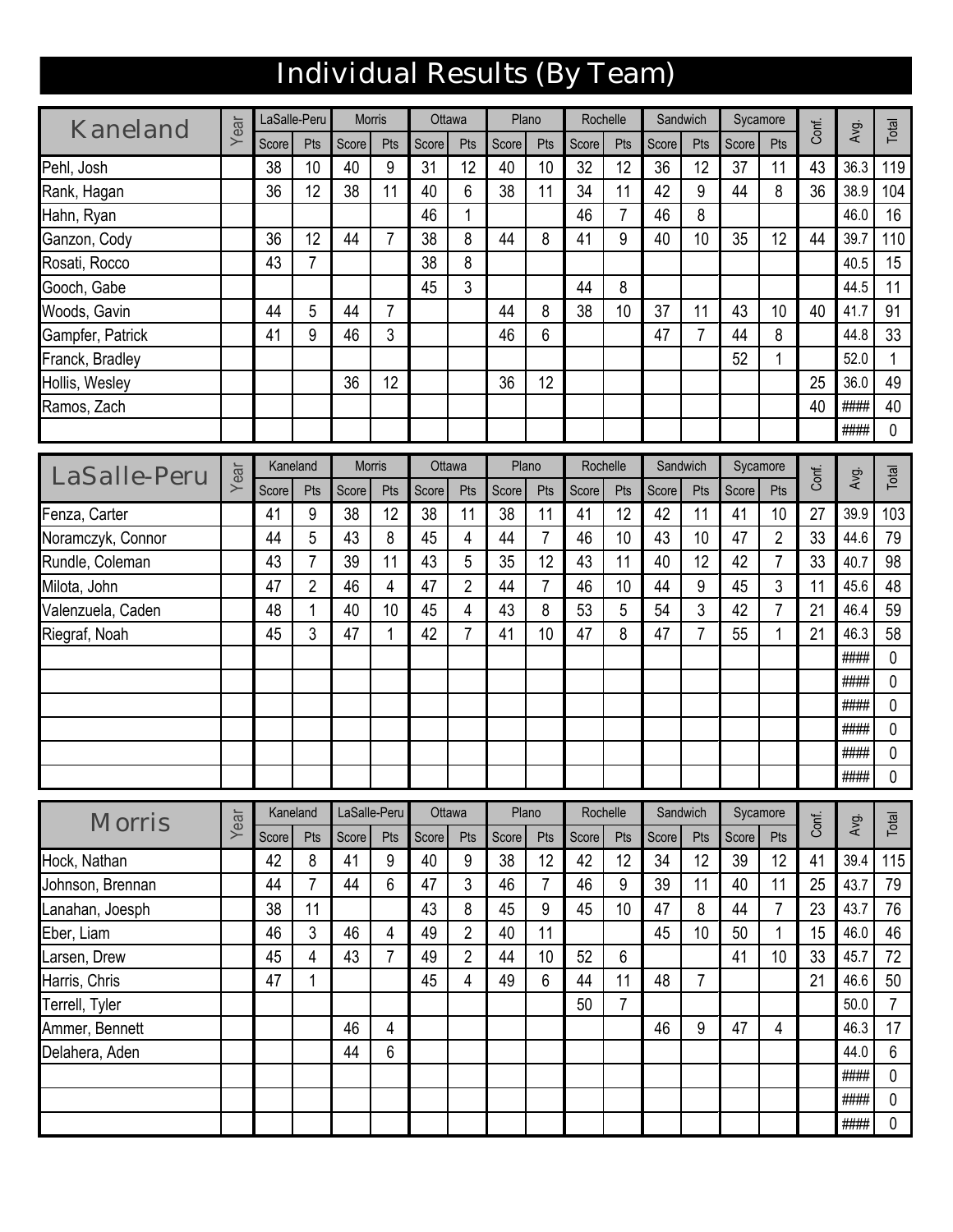# Individual Results (By Team)

| Ottawa            | ear | Kaneland |            | LaSalle-Peru |     | <b>Morris</b> |     | Plano |            | Rochelle |     | Sandwich |     | Sycamore |     | Conf. | Avg. | Total |
|-------------------|-----|----------|------------|--------------|-----|---------------|-----|-------|------------|----------|-----|----------|-----|----------|-----|-------|------|-------|
|                   | ≻   | Score    | <b>Pts</b> | Score        | Pts | Score         | Pts | Score | <b>Pts</b> | Score    | Pts | Score    | Pts | Score    | Pts |       |      |       |
| Cooper, Jonathan  |     | 35       | 10         | 40           | 9   | 36            | 12  | 33    | 12         | 34       | 11  | 38       | 1   | 37       | 10  | 40    | 36.1 | 115   |
| Cooper, Seth      |     | 40       | 6          | 42           | 7   | 43            | 8   | 41    | 9          | 41       | 7   | 43       | 8   | 44       | 5   | 36    | 42.0 | 86    |
| Stoudt, Drake     |     | 35       | 10         | 36           | 12  | 44            | 6   | 37    | 11         | 35       | 10  | 36       | 12  | 34       | 12  | 40    | 36.7 | 113   |
| Kauffman, Drake   |     | 33       | 11         | 39           | 10  | 37            | 11  | 39    | 10         | 33       | 12  | 41       | 10  | 34       | 12  | 45    | 36.6 | 121   |
| Creedon, Chandler |     | 41       | 4          | 48           |     | 44            | 6   | 47    | 6          | 44       | 6   | 43       | 8   | 45       |     | 30    | 44.6 | 62    |
| Billings, Alex    |     | 45       | 3          | 41           | 8   | 39            | 10  | 41    | 9          | 39       | 9   | 41       | 10  | 41       |     | 30    | 41.0 | 86    |
|                   |     |          |            |              |     |               |     |       |            |          |     |          |     |          |     |       | #### | 0     |
|                   |     |          |            |              |     |               |     |       |            |          |     |          |     |          |     |       | #### | 0     |
|                   |     |          |            |              |     |               |     |       |            |          |     |          |     |          |     |       | #### | 0     |
|                   |     |          |            |              |     |               |     |       |            |          |     |          |     |          |     |       | #### | 0     |
|                   |     |          |            |              |     |               |     |       |            |          |     |          |     |          |     |       | #### | 0     |
|                   |     |          |            |              |     |               |     |       |            |          |     |          |     |          |     |       | #### | 0     |

| Plano                            |      |             | Kaneland              |              | LaSalle-Peru          | Morris        |                | Ottawa      |                |             | Rochelle       |             | Sandwich  |             | Sycamore       | Conf.          | Avg. | Total    |
|----------------------------------|------|-------------|-----------------------|--------------|-----------------------|---------------|----------------|-------------|----------------|-------------|----------------|-------------|-----------|-------------|----------------|----------------|------|----------|
|                                  | Year | Score       | Pts                   | Score        | Pts                   | Score         | Pts            | Score       | Pts            | Score       | Pts            | Score       | Pts       | Score       | Pts            |                |      |          |
| Accidentale, Mason               |      | 42          | 9                     | 48           | 9                     | 45            | 9              | 41          | 9              | 35          | 12             | 38          | 12        | 49          | 6              | 36             | 42.6 | 102      |
| Olivier, Jack                    |      | 61          | 5                     | 49           | 4                     | 56            | 4              | 51          | 4              | 51          | 9              |             |           | 55          | 5              | 14             | 53.8 | 45       |
| Benson, Nic                      |      | 66          | $\overline{2}$        | 56           | 3                     | 54            | 5              | 51          | 4              | 47          | 11             | 70          | 3         | 55          | 5              | 9              | 57.0 | 42       |
| Schweitzer, John                 |      | 61          | 5                     | 46           | 5                     | 60            | $\overline{2}$ | 53          | $\overline{2}$ | 51          | 9              | 61          | 5         | 58          | $\overline{2}$ | 4              | 55.7 | 34       |
| Tipescue, Max                    |      |             |                       | 59           | $\mathbf{1}$          | 61            | 1              | 50          | 5              |             |                |             |           | 56          | 3              |                | 56.5 | 10       |
| <b>Bruell, Matt</b>              |      | 64          | 3                     | 58           | $\overline{2}$        | 56            | 4              | 53          | $\overline{2}$ | 59          | $\overline{4}$ | 61          | 5         | 68          | 1              | 1              | 59.9 | 22       |
|                                  |      |             |                       |              |                       |               |                |             |                |             |                |             |           |             |                |                | #### | 0        |
|                                  |      |             |                       |              |                       |               |                |             |                |             |                |             |           |             |                |                | #### | 0        |
|                                  |      |             |                       |              |                       |               |                |             |                |             |                |             |           |             |                |                | #### | 0        |
|                                  |      |             |                       |              |                       |               |                |             |                |             |                |             |           |             |                |                | #### | 0        |
|                                  |      |             |                       |              |                       |               |                |             |                |             |                |             |           |             |                |                | #### | 0        |
|                                  |      |             |                       |              |                       |               |                |             |                |             |                |             |           |             |                |                | #### | 0        |
|                                  |      |             |                       |              |                       |               |                |             |                |             |                |             |           |             |                |                |      |          |
|                                  |      |             |                       |              |                       |               |                |             |                |             |                |             |           |             |                |                |      |          |
| Rochelle                         | Year |             | Kaneland              | LaSalle-Peru |                       | <b>Morris</b> |                | Ottawa      |                |             | Plano          |             | Sandwich  |             | Sycamore       | Conf.          | Avg. | Total    |
|                                  |      | Score<br>46 | Pts<br>$\overline{7}$ | Score<br>49  | Pts<br>$\overline{7}$ | Score         | Pts            | Score<br>39 | Pts<br>9       | Score<br>49 | Pts<br>10      | Score<br>36 | Pts<br>12 | Score<br>42 | Pts<br>10      | 23             | 43.5 |          |
| Ohlinger, Griffin                |      | 48          | 5                     | 50           | 6                     | 46            | 9              | 46          | 5              | 51          | 9              | 52          | 9         | 45          | $\overline{7}$ | 6              | 48.3 | 78<br>56 |
| Harrington, Damon<br>Smith, Wade |      | 52          | 4                     | 53           | 5                     | 62            | 3              | 60          | 4              | 57          | 5              | 59          | 3         | 53          | 4              | 3              | 56.6 | 31       |
| Williams, Rowan                  |      | 56          | 3                     | 58           | 3                     | 52            | 6              | 62          | 3              | 55          | 6              | 58          | 4         | 53          | 4              | $\overline{2}$ | 56.3 | 31       |
| Workman, Cale                    |      |             |                       |              |                       | 60            | 4              | 66          | $\overline{2}$ |             |                |             |           |             |                |                | 63.0 | 6        |
|                                  |      |             |                       |              |                       |               |                |             |                |             |                |             |           |             |                |                | #### | 0        |
|                                  |      |             |                       |              |                       |               |                |             |                |             |                |             |           |             |                |                | #### | 0        |
|                                  |      |             |                       |              |                       |               |                |             |                |             |                |             |           |             |                |                | #### | 0        |
|                                  |      |             |                       |              |                       |               |                |             |                |             |                |             |           |             |                |                | #### | 0        |
|                                  |      |             |                       |              |                       |               |                |             |                |             |                |             |           |             |                |                | #### | 0        |
|                                  |      |             |                       |              |                       |               |                |             |                |             |                |             |           |             |                |                | #### | 0        |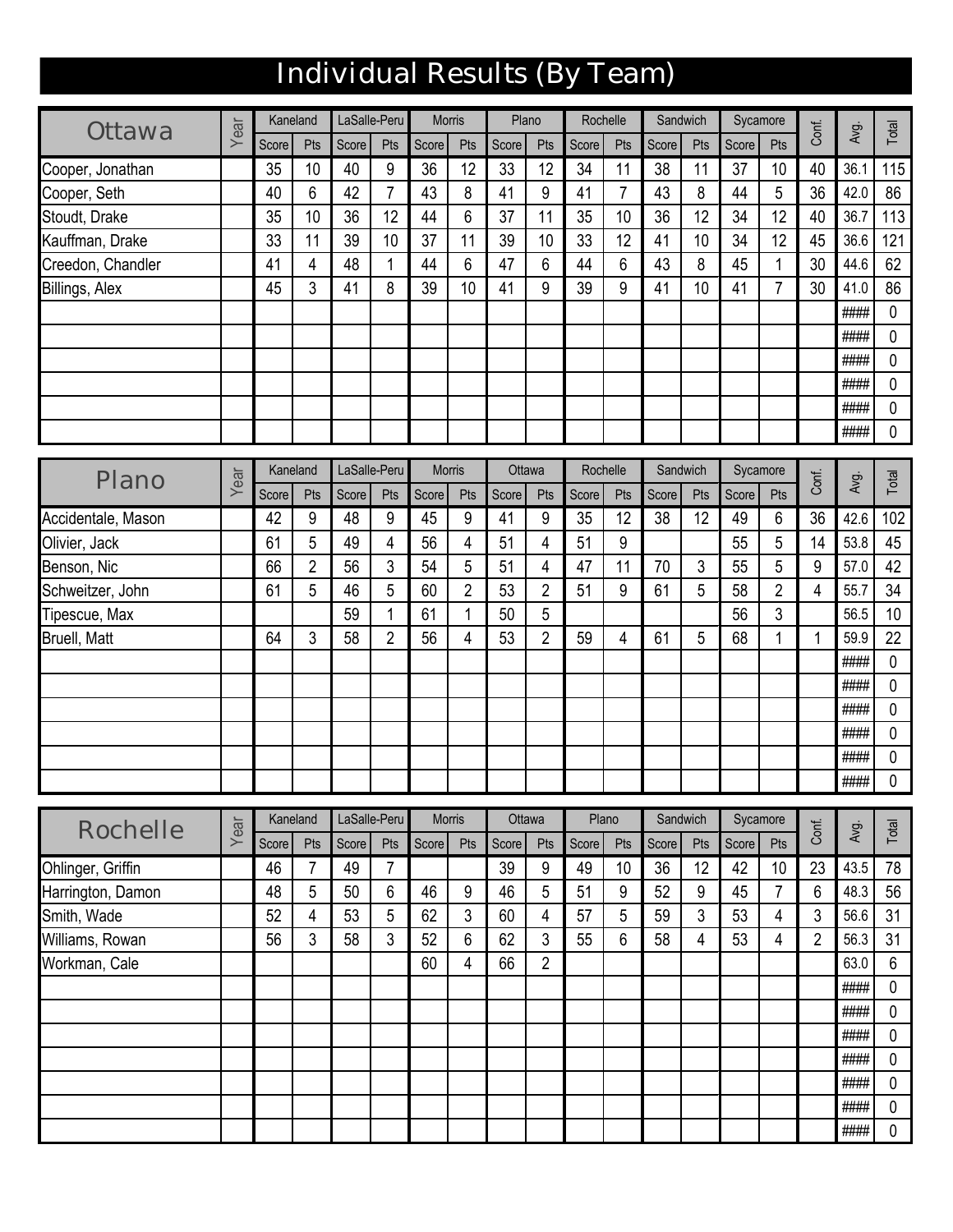## Individual Results (By Team)

| Sandwich         |      | Kaneland |                | LaSalle-Peru |                | <b>Morris</b> |                | Ottawa |                | Plano |                | Rochelle |     |       | Sycamore       |                |      |              |
|------------------|------|----------|----------------|--------------|----------------|---------------|----------------|--------|----------------|-------|----------------|----------|-----|-------|----------------|----------------|------|--------------|
|                  | Year | Score    | Pts            | Score        | Pts            | Score         | Pts            | Score  | Pts            | Score | Pts            | Score    | Pts | Score | Pts            | Conf.          | Avg. | Total        |
| Barbey, Michael  | 12   | 50       | 3              | 56           | 2              | 49            | 5              | 51     | $\overline{2}$ | 48    | 10             | 47       | 11  | 46    | 9              | 14             | 49.6 | 56           |
| Dawson, Sam      | 12   | 51       | $\overline{2}$ | 51           | 5              | 52            | $\overline{2}$ | 48     | 6              | 50    | 8              | 52       | 9   | 50    | 5              | 14             | 50.6 | 51           |
| Kern, Kadin      | 10   | 48       | 6              | 48           | 6              | 49            | 5              | 48     | 6              | 52    | $\overline{7}$ | 48       | 10  | 48    | 6              | 21             | 48.7 | 67           |
| Barbanente, Dino | 10   |          |                |              |                |               |                |        |                |       |                | 55       | 5   |       |                |                | 55.0 | 5            |
| Sullivan, Nick   | 11   | 48       | 6              | 51           | 5              | 50            | 3              | 50     | 3              | 48    | 10             | 52       | 9   | 58    | 1              | $\overline{7}$ | 51.0 | 44           |
| Kunz, Jacob      | 12   | 51       | $\overline{2}$ | 58           | 1              | 48            | $\overline{7}$ | 52     | 1              | 54    | 6              | 52       | 9   | 54    | $\overline{2}$ | 10             | 52.7 | 38           |
| Campbell, Noah   | 9    | 48       | 6              | 45           | 8              | 52            | $\overline{2}$ | 48     | 6              | 47    | 11             |          |     | 50    | 5              | 5              | 48.3 | 43           |
|                  |      |          |                |              |                |               |                |        |                |       |                |          |     |       |                |                | #### | 0            |
|                  |      |          |                |              |                |               |                |        |                |       |                |          |     |       |                |                | #### | 0            |
|                  |      |          |                |              |                |               |                |        |                |       |                |          |     |       |                |                | #### | 0            |
|                  |      |          |                |              |                |               |                |        |                |       |                |          |     |       |                |                | #### | $\mathbf{0}$ |
|                  |      |          |                |              |                |               |                |        |                |       |                |          |     |       |                |                | #### | 0            |
|                  |      |          | Kaneland       |              | LaSalle-Peru   | <b>Morris</b> |                | Ottawa |                |       | Plano          | Rochelle |     |       | Sandwich       |                |      |              |
| Sycamore         | Year | Score    | Pts            | Score        | Pts            | Score         | Pts            | Score  | Pts            | Score | Pts            | Score    | Pts | Score | Pts            | Conf.          | Avg. | Total        |
| Beaty, David     |      | 43       | 10             | 41           | 10             | 42            | 8              | 42     | 6              | 44    | 10             | 41       | 12  | 41    | 11             | 26             | 42.0 | 93           |
| Fischer, Ethan   |      |          |                | 40           | 12             | 45            | 6              | 40     | 8              |       |                | 41       | 12  | 40    | 12             | 21             | 41.2 | 71           |
| Zurko, Nic       |      | 44       | 8              | 41           | 10             | 48            | $\overline{2}$ | 38     | 9              | 43    | 11             | 48       | 5   | 52    | 3              |                | 44.9 | 48           |
| Melms, Josh      |      |          |                | 42           | $\overline{7}$ | 45            | 6              | 44     | 5              |       |                |          |     |       |                | 30             | 43.7 | 48           |
| Chamoun, Brianna |      | 44       |                |              |                |               |                |        |                |       |                |          |     |       |                |                | 43.6 | 43           |
|                  |      |          | 8              | 40           | 12             |               |                | 42     | 6              | 45    | 9              |          |     | 47    | 8              |                |      |              |
| Loos, Matthew    |      | 46       | 3              | 43           | 4              |               |                | 44     | 5              | 46    | 8              |          |     |       |                |                | 44.8 | 20           |
| Kutz, Evan       |      | 45       | 4              |              |                |               |                |        |                | 47    | $\overline{7}$ | 44       | 9   |       |                | 16             | 45.3 | 36           |
| Kutz, Aiden      |      | 48       | $\overline{2}$ |              |                |               |                |        |                | 42    | 12             |          |     |       |                | 9              | 45.0 | 23           |
| Borowicz, Evan   |      |          |                |              |                |               |                |        |                |       |                |          |     | 47    | 8              |                | 47.0 | 8            |
| Swedberg, Luther |      |          |                |              |                | 47            | 4              |        |                |       |                | 46       | 6   | 45    | 10             |                | 46.0 | 20           |

#### 0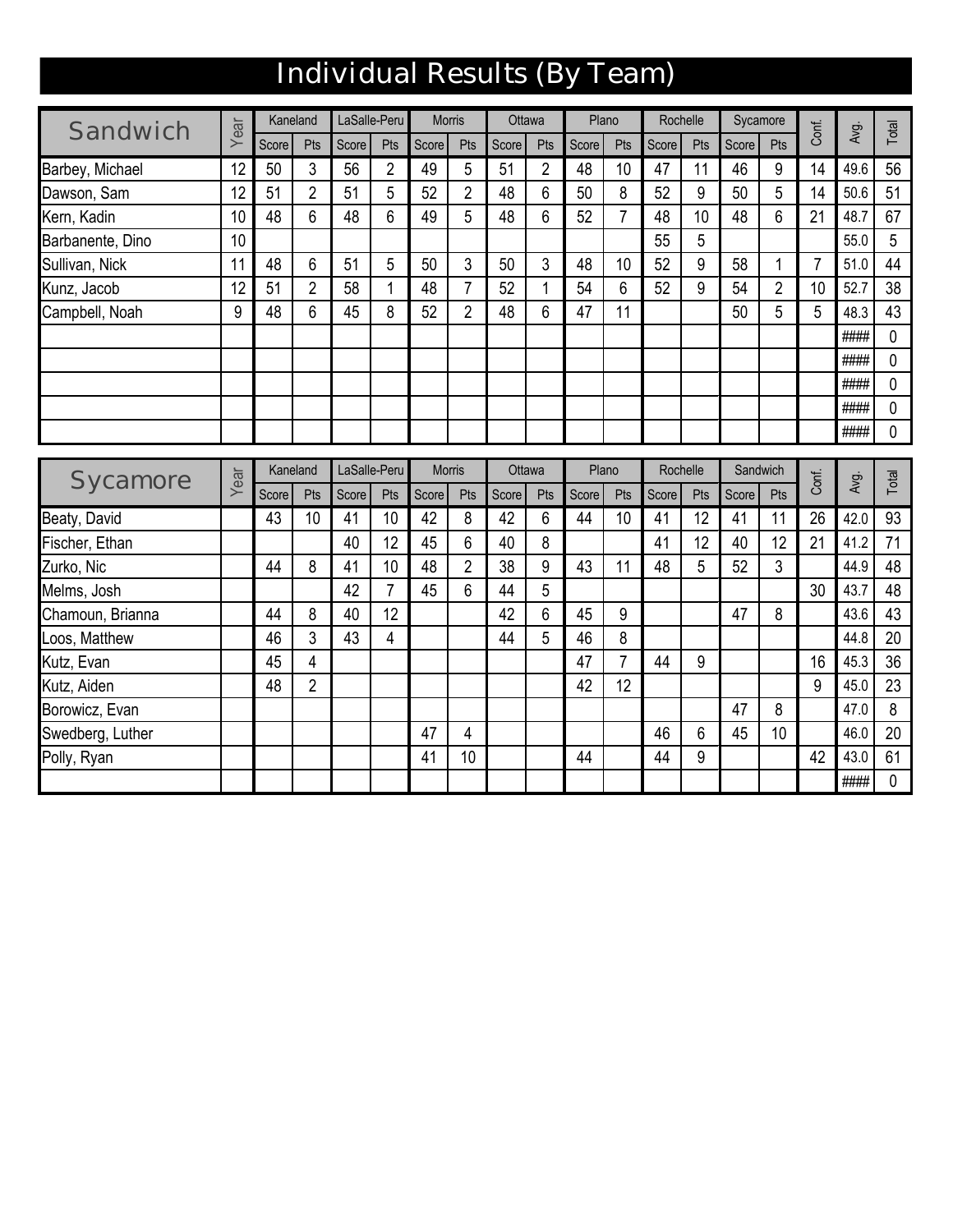|                | Interstate 8 All Conference Player Rankings |      |              |      |                 |
|----------------|---------------------------------------------|------|--------------|------|-----------------|
|                | Player                                      | Year | School       | Avg. | Total<br>Points |
| 1              | Kauffman, Drake                             |      | Ottawa       | 36.6 | 121             |
| $\overline{2}$ | Pehl, Josh                                  |      | Kaneland     | 36.3 | 119             |
| 3T             | Cooper, Jonathan                            |      | Ottawa       | 36.1 | 115             |
|                | Hock, Nathan                                |      | Morris       | 39.4 | 115             |
| 5              | Stoudt, Drake                               |      | Ottawa       | 36.7 | 113             |
| 6              | Ganzon, Cody                                |      | Kaneland     | 39.7 | 110             |
| 7              | Rank, Hagan                                 |      | Kaneland     | 38.9 | 104             |
| 8              | Fenza, Carter                               |      | LaSalle-Peru | 39.9 | 103             |
| 9              | Accidentale, Mason                          |      | Plano        | 42.6 | 102             |
| 10             | Rundle, Coleman                             |      | LaSalle-Peru | 40.7 | 98              |
| 11             | Beaty, David                                |      | Sycamore     | 42.0 | 93              |
| 12             | Woods, Gavin                                |      | Kaneland     | 41.7 | 91              |
| 13T            | Billings, Alex                              |      | Ottawa       | 41.0 | 86              |
|                | Cooper, Seth                                |      | Ottawa       | 42.0 | 86              |
| <b>15T</b>     | Johnson, Brennan                            |      | Morris       | 43.7 | 79              |
|                | Noramczyk, Connor                           |      | LaSalle-Peru | 44.6 | 79              |
| 17             | Ohlinger, Griffin                           |      | Rochelle     | 43.5 | 78              |
| 18             | Lanahan, Joesph                             |      | Morris       | 43.7 | 76              |
| 19             | Larsen, Drew                                |      | Morris       | 45.7 | 72              |
| 20             | Fischer, Ethan                              |      | Sycamore     | 41.2 | 71              |
| 21             | Kern, Kadin                                 | 10   | Sandwich     | 48.7 | 67              |
| 22             | Creedon, Chandler                           |      | Ottawa       | 44.6 | 62              |
| 23             | Polly, Ryan                                 |      | Sycamore     | 43.0 | 61              |
| 24             | Valenzuela, Caden                           |      | LaSalle-Peru | 46.4 | 59              |
| 25             | Riegraf, Noah                               |      | LaSalle-Peru | 46.3 | 58              |
| 26T            | Harrington, Damon                           |      | Rochelle     | 48.3 | 56              |
|                | Barbey, Michael                             | 12   | Sandwich     | 49.6 | 56              |
| 28             | Dawson, Sam                                 | 12   | Sandwich     | 50.6 | 51              |
| 29             | Harris, Chris                               |      | Morris       | 46.6 | 50              |
| 30             | Hollis, Wesley                              |      | Kaneland     | 36.0 | 49              |
| 31T            | Zurko, Nic                                  |      | Sycamore     | 44.9 | 48              |
|                | Milota, John                                |      | LaSalle-Peru | 45.6 | 48              |
|                | Melms, Josh                                 |      | Sycamore     | 43.7 | 48              |
| 34             | Eber, Liam                                  |      | Morris       | 46.0 | 46              |
| 35             | Olivier, Jack                               |      | Plano        | 53.8 | 45              |